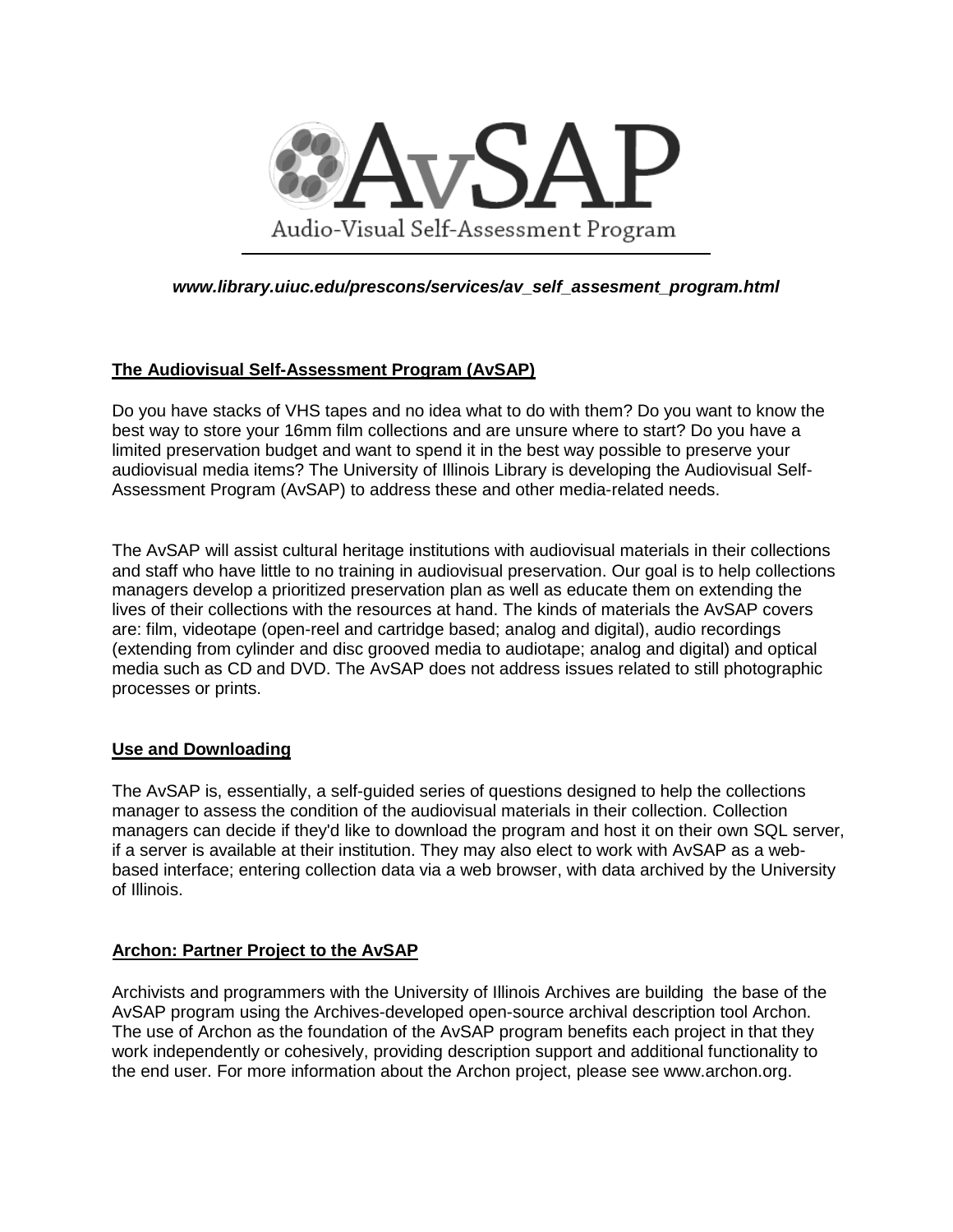## **Item-by-Item vs. Random Sample Assessments**

The AvSAP can be used in two ways:

### *Item-by-item*

The first and most diagnostic option for a repository is the item-by-item assessment. In this kind of assessment, each audiovisual item in a repository is assessed. Item-by-item assessment is recommended for institutions with small numbers of AV items in their collections, or institutions with enough staff to devote to this kind of thorough assessment.

#### *Random Sample*

The second kind of assessment is based on *random sampling* of a larger collection. The AvSAP can be used to assess random samples based on format type. This is most useful for larger collections for which item-by-item assessment would be too time-intensive. In this kind of assessment, the user would use the principles of random sampling to assess a portion of a larger population of media items that accurately represent that population. In other words, a user who has 1,000 VHS videotapes to assess may, rather than assess each tape individually, set aside 64 videotapes and assess them. The results of this assessment would then *represent* the larger population of videotapes with a given accuracy.

## **The General AvSAP Layout**

The AvSAP is broken down into three interlocking sections. Within each section, questions are nested by topic. This helps to break down the AvSAP into digestible "chunks" for the user.

#### *Repository Data*

The first section is the Repository Section and is composed of questions designed to help the user gauge the general knowledge, policies, and procedures of the institution as they relate to AV materials under their care. In this section the AvSAP asks questions of staffing, AV-related policies, playback equipment maintenance, and other repository-level issues in order to get a sense of the impact of these factors on the institution's AV materials. This section need only be completed once, preferably before the next two sections are used.

## *Environment(s)*

The second section is the Environment Section. These questions can be used to assess the storage environments that house the audiovisual materials in a collection. This section includes questions regarding climate control, variance over time of humidity and temperature, fire suppression, and others. Because repositories often have more than one storage environment, each environment should be assessed independently and the results will be saved as multiple location options. Then, when the user accesses the item-level assessment questions (in the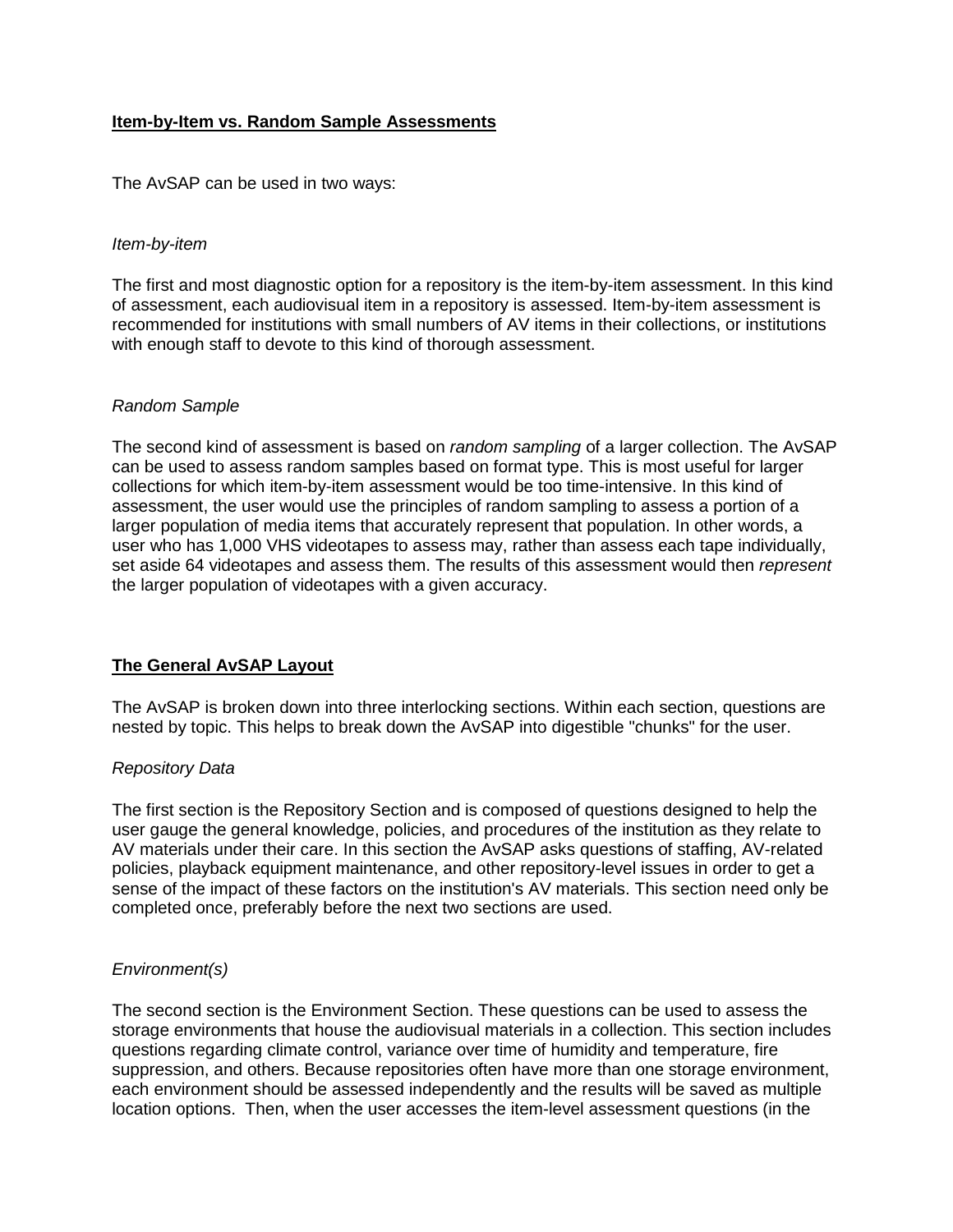next section), s/he can choose which of the saved environment descriptions applies to that item. It is important to note that the answers given in this section will affect the weights of the assessments of the items stored in that environment.

## *Items*

The third section is the Item-level Section. This is the core of the AvSAP and consists of two parts - the graphic interface and the assessment questions, and is used with both the item-byitem and random sampling techniques. The AvSAP opens the item-level assessment section with a table of images. These images are representations of the various AV formats that the AvSAP can assess, broken down into three major headings: Film, Video, and Audio. Because the AvSAP is designed for the non-expert, the graphic interface allows the user to simply hold the AV item in her/his hand and then match it with one of the thumbnail images in the graphic interface in order to identify the item's format. Following that are questions that focus on preservation related issues such as general condition, mold exposure, format-specific decay, and so on. The AvSAP also recognizes the need to assess an item on other factors such as its accessibility and the ability of the institution to legally perform on the item the operations necessary to preserve it and make it accessible. There are many circumstances wherein an item may be in very poor physical condition but may be made to wait while another item exhibiting less decay is looked after. For example, a videotape that has little value to the repository but is in very bad physical shape may be lower in the prioritized list than an audiotape that is in very good physical condition but has great value to the institution's mission and/or patrons.

## **Information Kiosks**

The AvSAP is being designed not just as an assessment tool, but also as an educational tool. The AvSAP provides popup windows (programmed to open within the program itself, so as not to be blocked), which we refer to as "information kiosks." These information kiosks offer two levels of assistance. Each assessment question (in all three of the main assessment categories described above) has a question mark symbol after it. When the user clicks on this question mark, a window appears in the right side of the screen. This window gives the user very basic, bullet-pointed information about the question and its content. This window can serve as the basic summation of the question and its answer options for those who don't need or want a detailed help screen.

If this help window is insufficient to answer the user's questions and the user wants more information s/he can click on a "learn more" hotlink in this window to open the more detailed help kiosk that will more provide a more in-depth explanation about the content of the question. Some of these advanced level kiosks also contain links to online resources and/or advice and information about how to mitigate the preservation issues in your own institution. The AvSAP uses images and plain language as much as possible in order to make oft-times complex concepts and jargon easily digestible for those unfamiliar with the topic. A key advantage to these kiosks is that they are totally optional - the user can click on them when they need to or ignore them if they don't need the extra help.